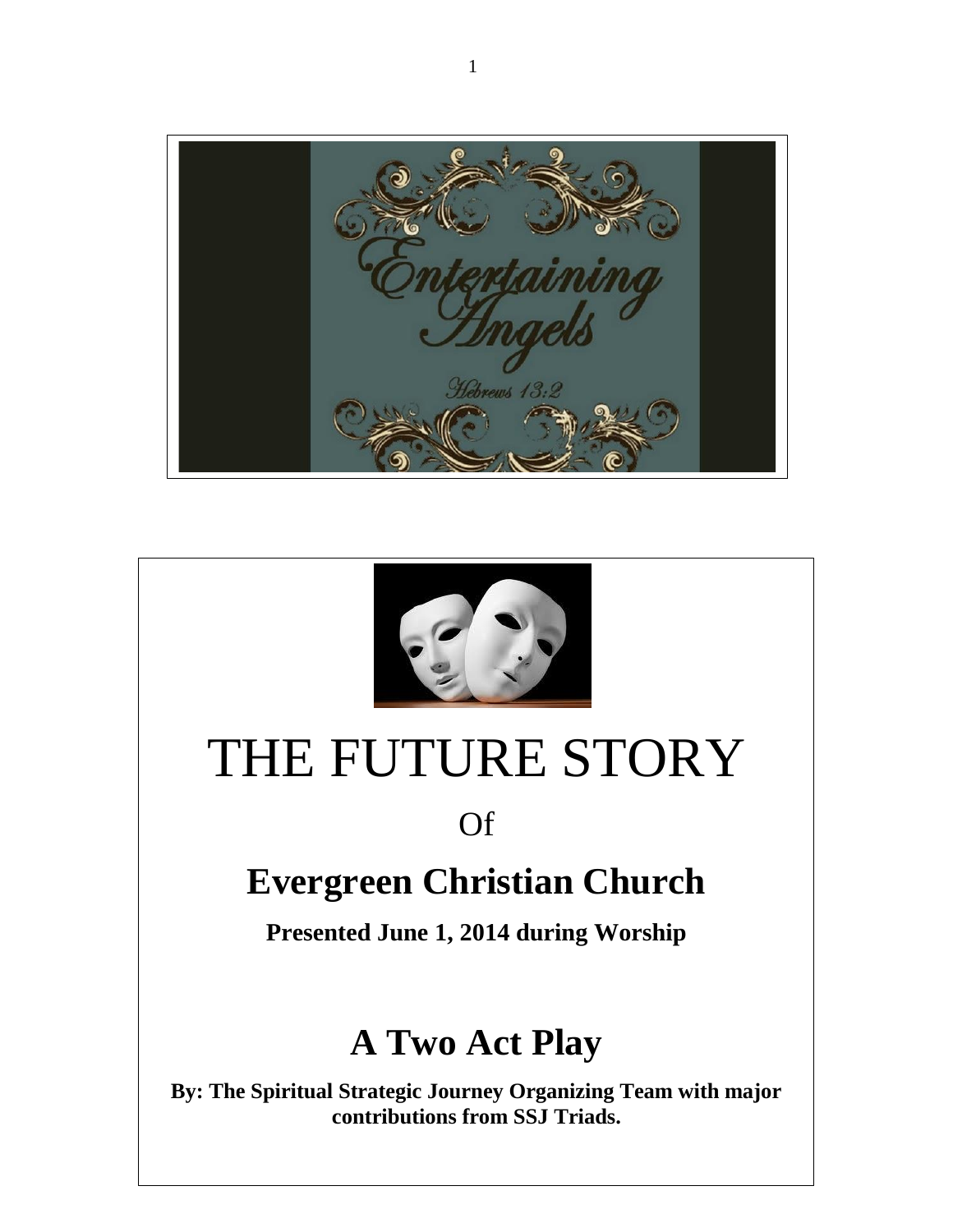# THE FUTURE STORY Of

## Evergreen Christian Church

Written in the Spring of 2014 for the year of 2020

Draft V - A

This "Future Story" is a snap shot of the congregation in the year 2020. It attempts to answer the question of "what type of church is God calling Evergreen Christian Church to be by the year 2020". Upon adoption of "The Future Story" we will then begin working on the strategic plan of how we will arrive at this future destination.

#### **Scripture Foundations of the Future Story**

#### **Acts 1: 8**

*"But you will receive power when the Holy Spirit has come upon you; and you will be my witnesses in Jerusalem, in all Judea and Samaria, and to the ends of the earth."*

#### **Acts 2: 42:**

*They devoted themselves to the apostles' teachings and fellowship, to the breaking of the bread, and the prayers.*

#### **Colossians 3: 12-17**

*As God's chosen ones, holy and beloved, clothe yourselves with compassion, kindness, humility, meekness, and patience. Bear with one another and, if anyone has a complaint against another, forgive each other; just as the Lord has forgiven you, so you also must forgive. Above all, clothe yourselves with love, which binds everything together in perfect harmony. And let the peace of Christ rule in your hearts, to which indeed you were called in the one body. And be thankful. Let the word of Christ dwell in you richly; teach and admonish one another in all wisdom; and with gratitude in your hearts sing psalms, hymns, and spiritual songs to God. And whatever you do, in word or deed, do everything in the name of the Lord Jesus, giving thanks to God the Father through him.*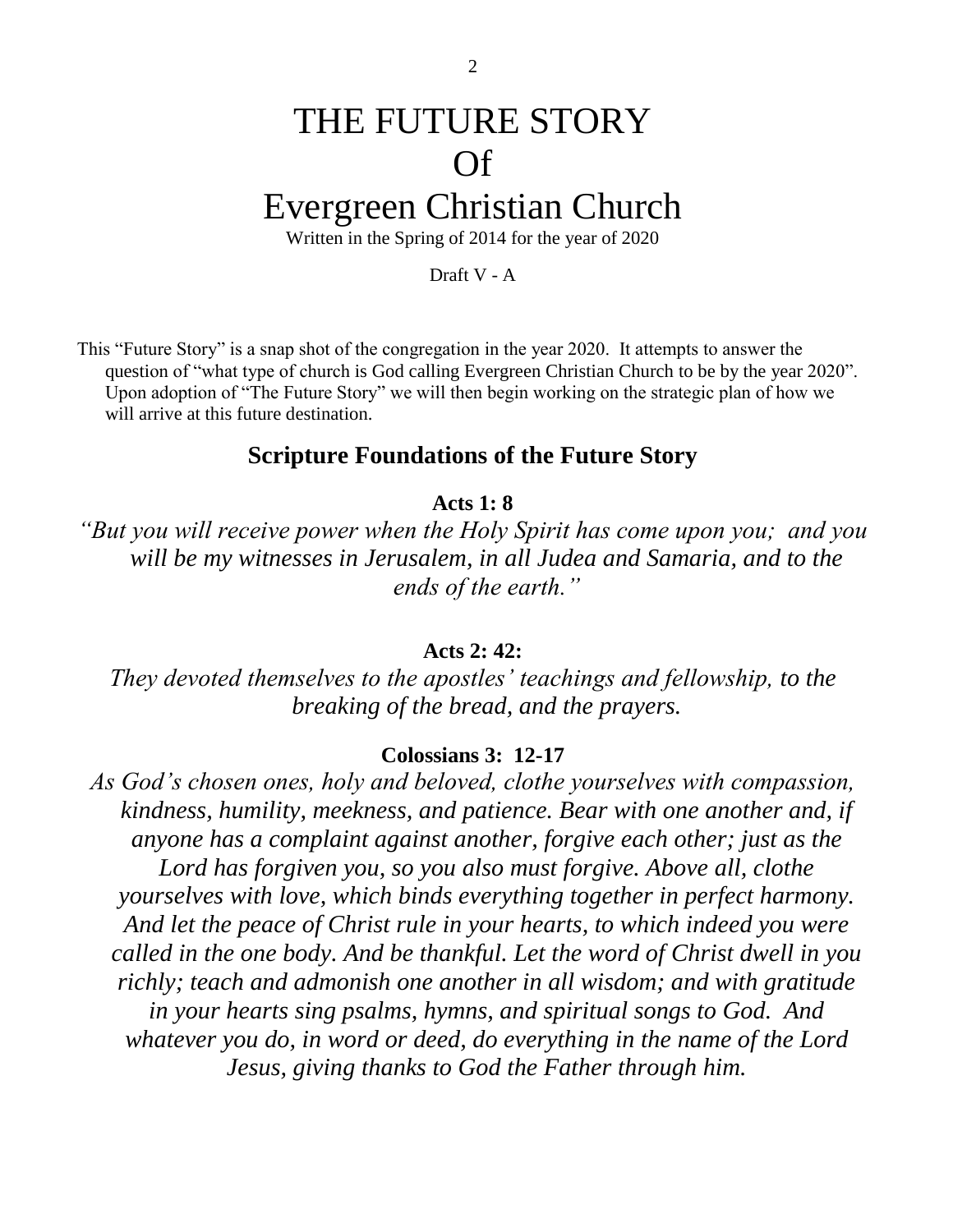## **Entertaining Angels: A Two Act Play**

By: Spiritual Strategic Journey Organizing Team with Major Contributions from the SSJ Triads *(& With apologies to Wm. Paul Young, author of "The Shack".)*

#### Scriptural Reference for Theme of the Play

#### Hebrews 13: 2

*"Do not neglect to show hospitality to strangers, for by doing so some have entertained angels without knowing it."*

**Setting:** Heaven's Board Room **Date**: June 1, 2020 **Cast:** God the Father God the Son (Jesus) God the Holy Spirit Albert: Angel One Beatrice: Angel Two

Note: All underlined text reflects our Core Values.

#### ACT I: The Assignment

- *Stage: Round table with three lit candles on the table. Three chairs.*
- *Enter: God the Father, God the Son (Jesus), and God the Holy Spirit. God the Father takes a seat, with Jesus and the Holy Spirit milling around.*
- **God the Father:** Jesus and the Holy Spirit, would you please take your seats so we can begin our meeting today.

*(The Holy Spirit takes the seat to the Right Hand of God the Father.)*

**Jesus:** (exasperated) Holy Spirit, you are hovering over my seat again!

**Holy Spirit:** Oh. Sorry. I keep forgetting. *(They change seats.)*

- **Jesus:** (*to the congregation*) After all eternity you would think she would know that I sit on the right hand of God the Father.
- God the Father: Let's call this meeting to order. Today is June 1, 2020. Thank me for coming today. Today we are gathered to assess how our church is doing in the state of Colorado. First on our agenda are the churches of the mountain communities in the foothills west of Denver.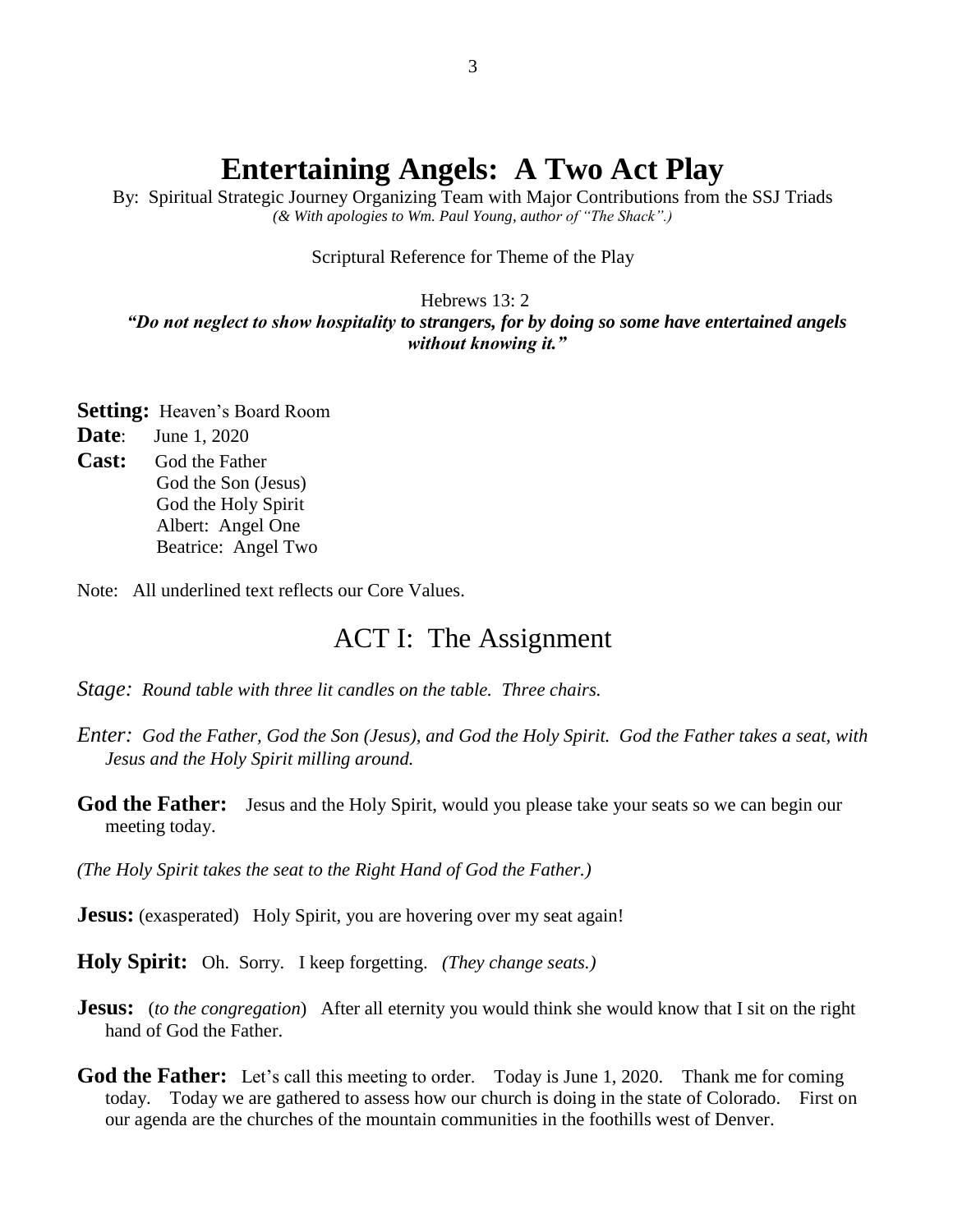- **Jesus:** Father, we have been hearing from those who have been knock, knock, knocking on heaven's door that there is one particular church in the community that is alive and well with our love and grace. Let's see, I have the name here somewhere. *(pulling out his I-Pad or Smart Phone*) O yes, here it is. It is called "The Evergreen Christian Church".
- **Holy Spirit:** Indeed, the living breath of our spirit seems to be filling the people of that church. I too have been hearing nothing but glowing reports. As directed in the book of Acts, they indeed have been devoting themselves to the teachings of the apostles, to good Christian fellowship, to their worship and communion, and to prayer. And like the early church, they have been our witness not only in their mountain communities, but also in Denver, Colorado, and beyond to the entire world.
- **Jesus:** Yes. Evidently, several years ago when a "Rev. Miller" came to serve as Pastor, they adopted a set of "Core Values" that have been guiding their life and ministry together. Then a couple of years later they discerned and captured a vision for their ministry by utilizing a process called "A Spiritual Strategic Journey".
- God the Father: Well, that is very interesting. I think I would like to know more. Perhaps this calls for a little more investigating. Let us send our top two investigative angels, Angel Albert and Angel Beatrice, to pay them a visit. Jesus, would you please summon Angel Albert and Angel Beatrice to come into our presence?
- **Jesus:** *(Yelling in a Loud Voice)* **Hey, Beatrice and Albert, Come Quick. The Lord God Almighty Want To See You Pronto!**
- **God the Father:** Thanks, but I could have done that.
- *((( Enter Angel Albert and Angel Beatrice)))*
- **Angel Albert and Angel Beatrice** (*together):* Did you call, Oh most Holy One uh—we mean, O most Holy Ones -- Or is it, Most Holy One.
- **Angel Albert:** (*Speaking To The Congregation)* We never know how to address all three of them together.
- **God the Father:** Never mind. You are our two best investigative angels. We want you to pay a trip to Evergreen, Colorado, and particularly to the Evergreen Christian Church. We have been hearing from those knock, knock, knocking on heaven's door that there are some really wonderful things going on in that congregation.
- **Angel Albert:** Oh, we would love to. Maybe we can get some hiking in while.....
- God the Father: Angels, don't interrupt. Angels, we want you to pay a visit to both the church and the community. Stay incognito. Look for the signs of our presence.
- **Angel Beatrice**: What should we be looking for?
- God the Father: Good question. Let's see..........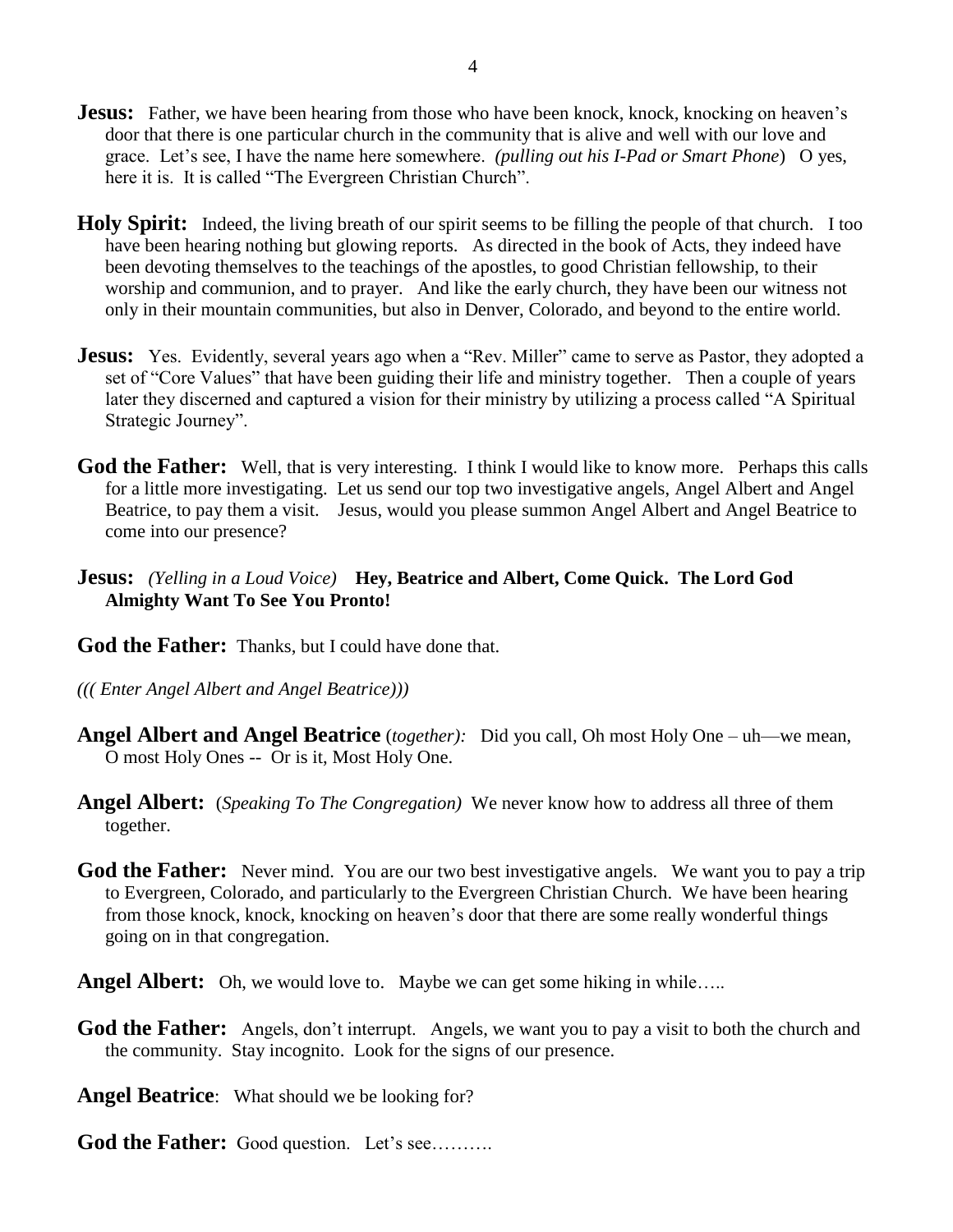- **Jesus:** (*with enthusiasm*) Oh…Oh…Oh… I know. I want to know how this church is taking care of the least of these, my brothers and sisters. How are they being my hands and feet and voice in their communities? How are they loving and caring for each other in their church? How do they resolve any differences among them so that the focus stays on sharing my Gospel? I especially want to know how they are helping people grow as my Disciples and how they are encouraging them to apply their faith to their daily living.
- **Holy Spirit:** And I too have some interest. I want to know how my Spirit is moving through the lives of those in the church. How are their prayer and devotional lives? Is my fruit visibly present among them: Love, Joy, Peace, Patience, Kindness, Gentleness, Self-Control, Generosity, and Faithfulness? And how is that fruit being manifested in the lives of their membership and shared with the community? How are their Spiritual Gifts and Passions being used to strengthen the church?
- **God the Father:** And I am interested in how we are being praised in worship. But also, because I am a "creative God", I want to know how they have creatively organized themselves for ministry. What programs are taking place? And, of course, how are they evangelizing their neighborhoods and spreading my son's Gospel.

**Jesus:** Thank you, Papa.

- **God the Father**: Angel Albert and Angel Beatrice, that is your assignment. Report back to us in one week. Get along now.
- **Angel Albert:** (As they walk away) Beatrice, what does "incognito" mean?
- Angel Beatrice: It means to not let them know you are an angel. Just let them think you are a stranger in their midst.

**Angel Albert:** Oh. This is going to be fun.

#### END OF ACT ONE

# Intermission:

**Congregational Song: "The Church's One Foundation"**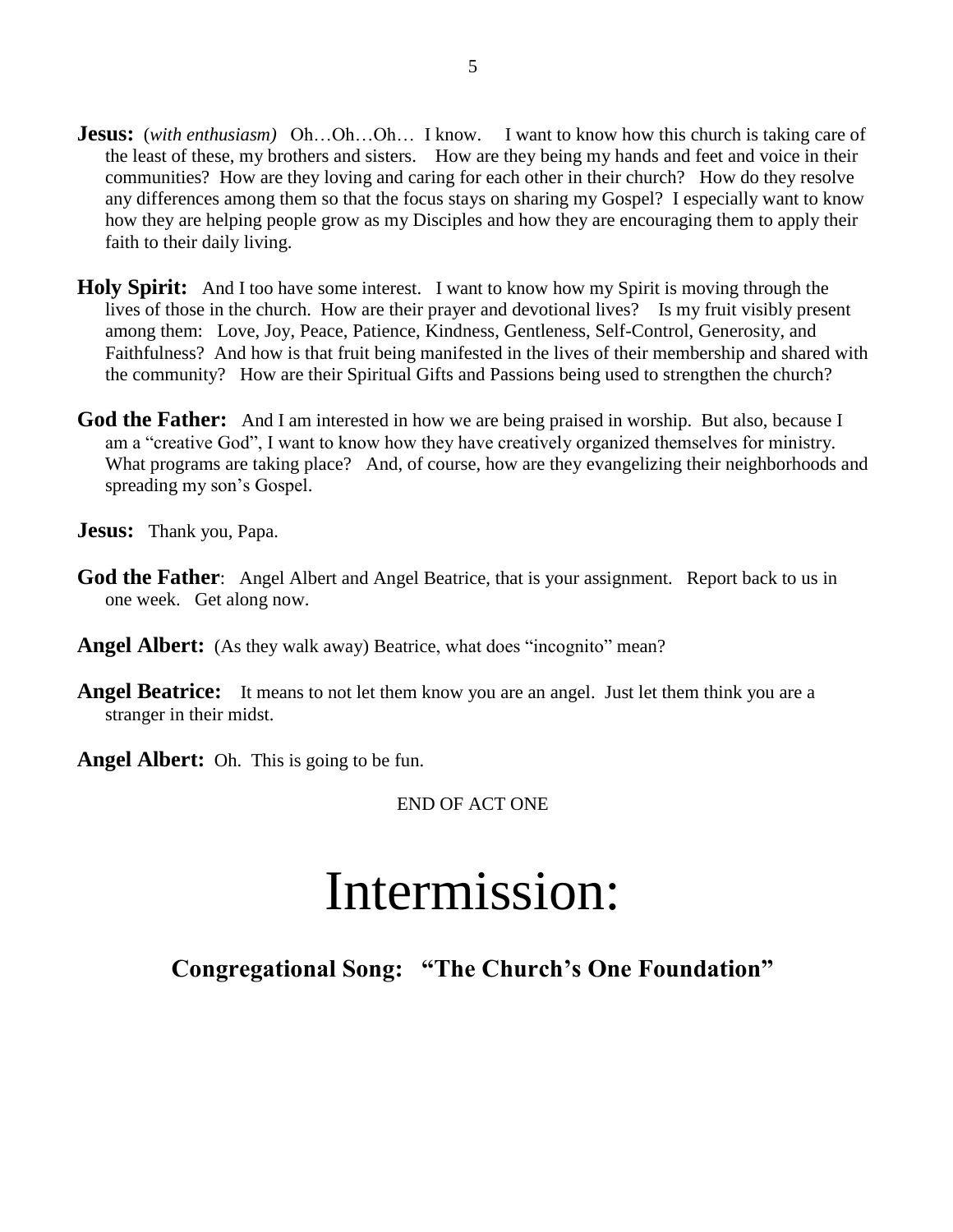## ACT II: The Report

*Setting: Heaven's Board Room Date: (One Week Later) Cast: Same as Act One*

*Enter: God the Father, God the Son, God the Holy Spirit. The Holy Spirit tries to sit at the right hand of God the Father again, but Jesus beats her to the chair, with a playful smirk on his face.)*

**God the Father:** Let us call our meeting back to order again. Our first agenda item is to hear the report from Angel Albert and Angel Beatrice concerning the good things we have been hearing about the Evergreen Christian Church in Evergreen, CO. from those who have been knock, knock, knocking on heaven's door. Jesus, would you summon……no. Holy Spirit, would you summon Angel Beatrice and Angel Albert?

- *((( The Holy Spirit gently rings a little bell. Angel Beatrice and Angel Albert enter.)))*
- **Angel Albert.** We are once again honored to be in your presence most Holy One, I mean Most Holy Ones, I mean……
- **God the Father:** *(interrupting*) Never mind. We would like to receive your report concerning the Evergreen Christian Church.
- Angel Beatrice: Most holy ones, we indeed found a church that is alive and well with your unconditional love, your gentle spirit, and your freely given grace.
- **Angel Albert:** Indeed, as you will discover in our report, at Evergreen Christian Church, Jesus the Christ is being proclaimed as Lord and Savior in all that we saw and heard. The proclamation of the Gospel was witnessed in their worship, their educational events, their fellowship, their outreach, and even in their organizational structure. You would have been warmly pleased.
- **Angel Beatrice:** And while the scriptures are being taught and the gospel proclaimed, those in the church are given the freedom and the responsibility to interpret your word as your Spirit guides them. In keeping with their historic understanding of "No Creed but Christ", their members keep Christ at the center of their church, but do not let non-essential beliefs divide them. The phrase "In matters of faith, unity; in matters of opinion, liberty, in all things, love" is alive and well in the church.
- **Holy Spirit:** Angels, later in your report we want you to share some specific things that you saw. Obviously in this church our children are putting their faith into action and they are doing a lot of good works. But before we hear about that, I am interested in what you discovered to be at the foundation of all of their ministries and activities.
- **Angel Beatrice:** Holy Spirit, as Angel Albert said, first they have a deep commitment to the proclamation of the Good News of Jesus Christ. But we discovered another commitment that set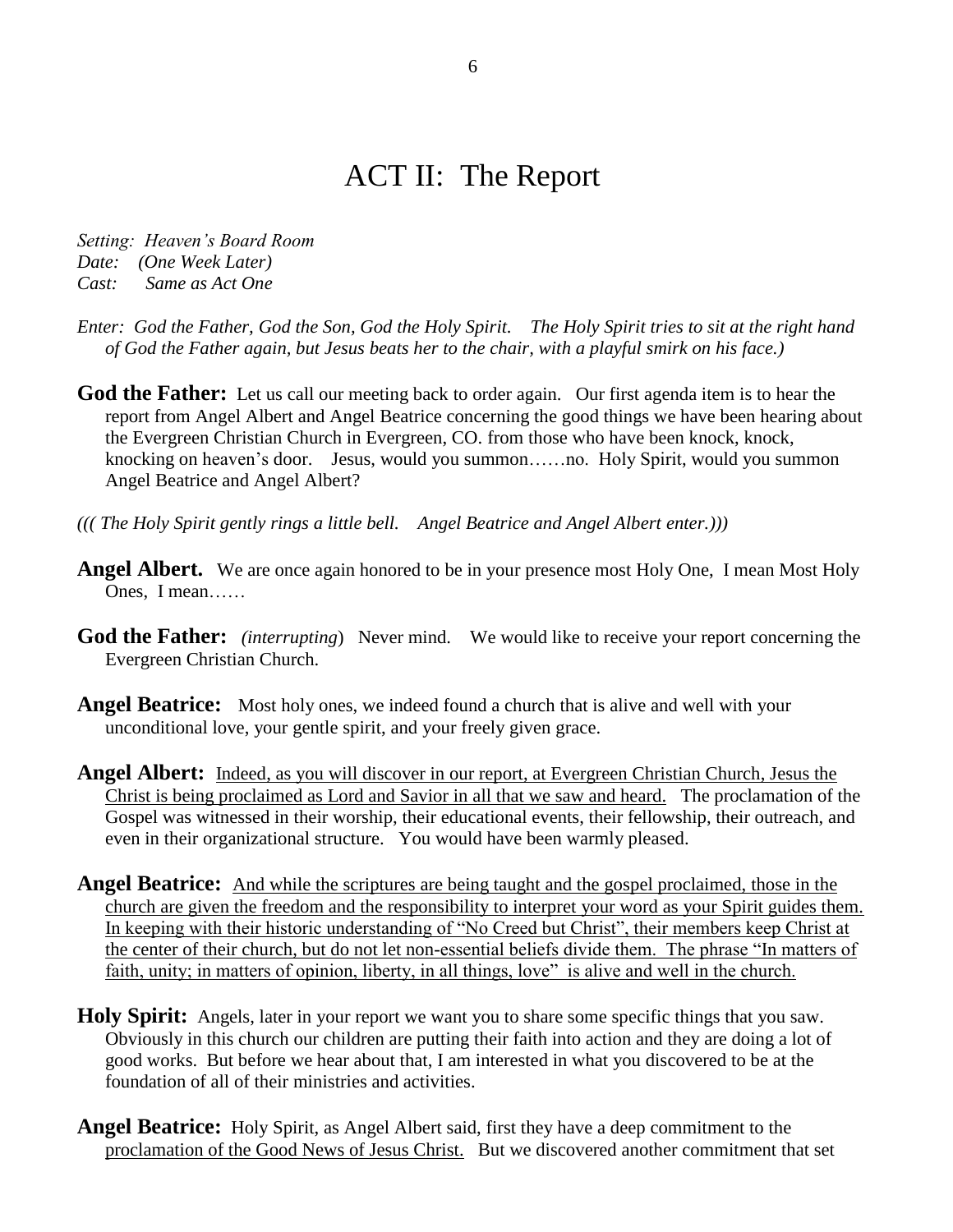them apart, and that is their commitment to individual spiritual growth. It is simply unparalleled. They understand that people who are growing in the Fruit of your Spirit (in love, joy, peace, patience, kindness, generosity, faithfulness, gentleness, and self-control) also grow into people who are willing and eager to give of themselves to others in ministries. In other words, "making and growing disciples" is a high priority in the congregation.

- God the Father: Well, I like what I hear so far. But let's get to some specifics. Details! I want details!
- **Angel Albert**: Yes, O Holy One. Our first encounter with the church was on Sunday morning. We didn't even get to the front door before people were warmly greeting us. It was obvious that the ministry of hospitality is very important to the congregation. Before we even entered the sanctuary we felt that this was a place of physical, emotional, and spiritual safety.
- **Angel Beatrice:** O, Father God, in their worship service you indeed were being praised in both song and spirit. There was an infectious joy and care present that permeated the whole service. Like their building, their worship was a nice blend of young and old, traditional and new. We counted 125 children, youth, and adults. Like their community, those in retirement or close to retirement were the largest group, but they also had several families with young children and youth, enough that they had two or three Children's Church classes taking place during the worship service. Their wonderful pianist, Jeanine Armstrong, was accompanied by some high-school youth on a variety of instruments. Before worship I overhead one couple sharing that they were first introduced to the church during a summer weekly outdoor worship service the church held at DeDisse Park overlooking Evergreen Lake. Another couple chimed in and shared that they appreciated the intimate prayer and worship services that various members host at the ski-slopes on Saturday evenings during the winter.
- **Angel Albert:** It turns out, O most Holy Ones, that we attended on the perfect Sunday. It just happened to be their "MINISTRY, MISSION, and DISCIPLESHIP DAY*."* It was a day devoted to encouraging and helping people understand and get involved in their various internal church ministries, their external outreach ministries, and their spiritual growth and discipleship opportunities. It seems that for several weeks before this day everyone was encouraged to be in prayer about their Spiritual Gifts and Passions, and how their Gifts and Passions could be used to strengthen the work of the church in Mission, Ministry, and to help themselves and others to grow spiritually.
- **Angel Beatrice:** Oh, it was really cool. Pastor Miller's sermon that day was on Spiritual Gifts and Passions. He challenged everyone to become involved in three areas of church – an internal church ministry, an external outreach ministry, and a spiritual growth discipleship small group. After the worship service everyone went upstairs for a fellowship meal. (And by the way, these people love to eat together and do so quite often and are very good at it.) In the corners of the room they had set up three large booths – A Ministry Team Booth – An Outreach Mission Booth – and a Spiritual Growth and Discipleship Booth.
- **Jesus:** So how did that work?
- **Angel Beatrice:** Well, everyone is invited, as the Holy Spirit leads them, to live out their Christian faith by giving their time, gifts, and passions to one of the church's in-house ministries, one of the church's external outreach ministries, and one of the church's many spiritual growth and discipleship ministries and opportunities. If a person wants to start a new ministry or group, they can do that also.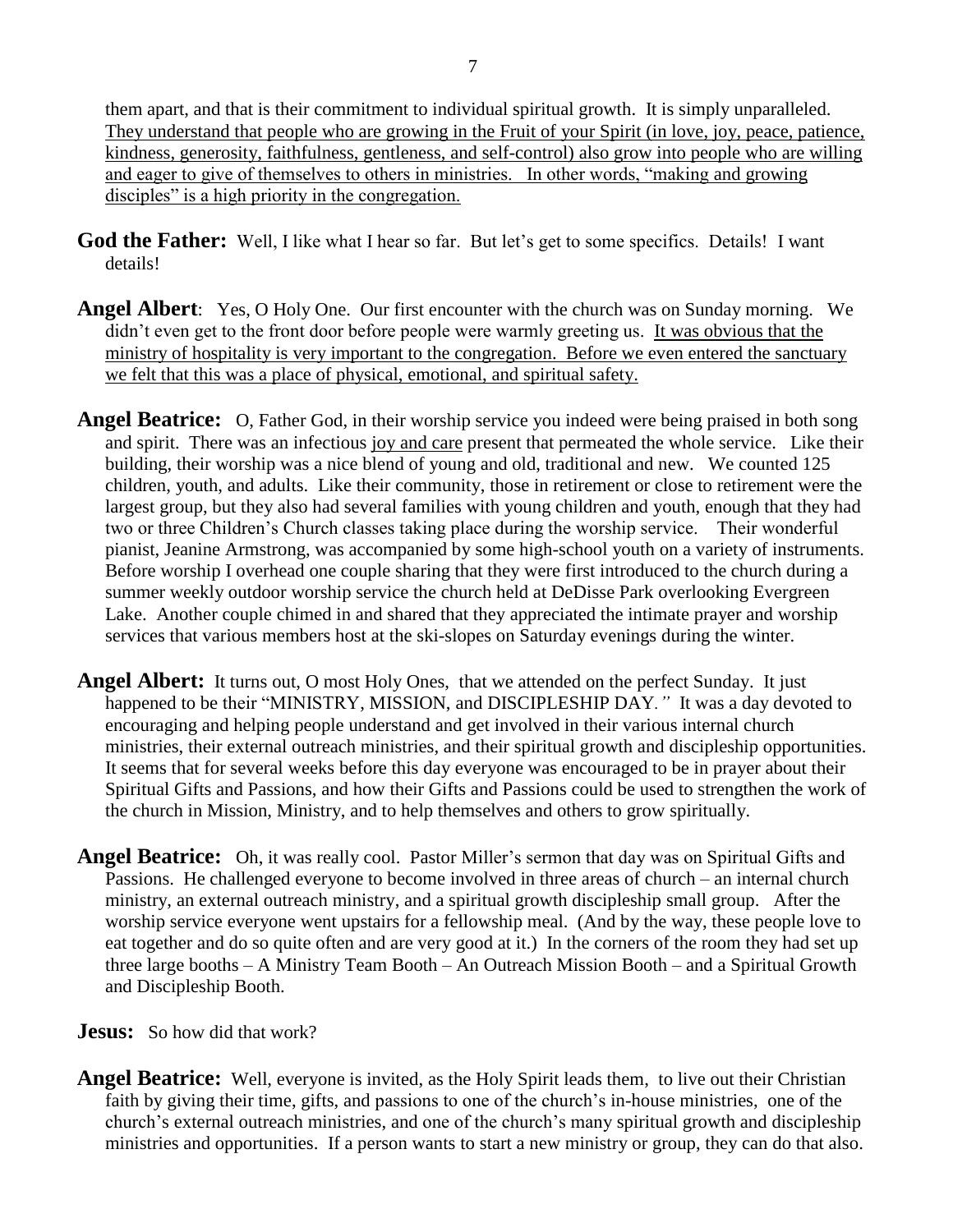It was obvious that people are given the freedom to use their spiritual gifts and passions where they feel you, the Holy Spirit, are leading them.

- **Angel Albert:** The first booth was their Spiritual Growth and Discipleship Booth. It was clear that the church is very interested in Spiritual Growth and Spiritual Formation, so everyone is encouraged to join or lead a Small Discipleship and Support Group. Their primary groups are their In- Home Bible Study Groups, their Prayer Groups, their Youth and Children's Groups, and their Music Groups. But, anyone may start another type of group and are encouraged to do so.
- **Angel Beatrice:** Yes, and they have some really interesting and creative groups. One person started a "Movie Group" where they get together to watch a movie and then discuss it from a faith perspective. Another young man started a "Mountain Climbing Group" and when the group reached the top of a 14er they stop for prayer and bible study. One woman started a Mothers of Preschoolers Group which the church supported. Still, another couple who had lost a child started a Grief Support Group, not just for the church, but for the community. And their Strong Body Exercise, Quiet Mind Meditation, Prayerful Heart group is going strong. The purpose of these groups is not just to teach, but also to care for one another with genuine Christian compassion.
- **Angel Albert:** Next, I went to the Outreach Ministry Booth. The church has four primary outreach ministries to support and give their time, resources and energy to: Evergreen Christian Outreach, the Mountain Resource Center, The Tennyson Center for Children, and the Food For Learning Ministry in Haiti.
- **Angel Beatrice:** But if others have a passion for another Outreach Mission beyond these four, they are encouraged to become involved in that ministry as well, and to recruit others both inside and outside the church to help them. For example, there are some men and women who understood construction, and they volunteer their skills to help build a Habitat for Humanity home in the area. Some volunteer for the Evergreen Pregnancy Center. Still others give their time to the Children Disaster Services. The best thing is that people in the church are living out and sharing their faith by actively sharing their time, gifts, and resources with "the least of these". Through these various outreach ministries they also are inviting their neighbors and friends to become involved with them. That is how many of the new people, especially the younger people, were first introduced to the life of the church and to Jesus Christ. They called it "Missional Evangelism."
- **JESUS:** It sounds like a nice a way to both evangelize the community and serve the community at the same time.
- Angel Beatrice: Precisely. But they have not forgotten their sister churches and they continue to support the ministries and mission of the Christian Church (Disciples of Christ). And their building is full of non-profit community groups that are invited to use their facilities during the week.
- **Angel Albert:** The In-House Ministry Booth was for all the ministries that basically took place within their church, for the church members and participants. As an effort to honor everyone's time, they had consolidated these ministries to just a few teams that were responsible for church programs. Again, people were encouraged to give their time and their gifts to at least one of their Ministry Teams.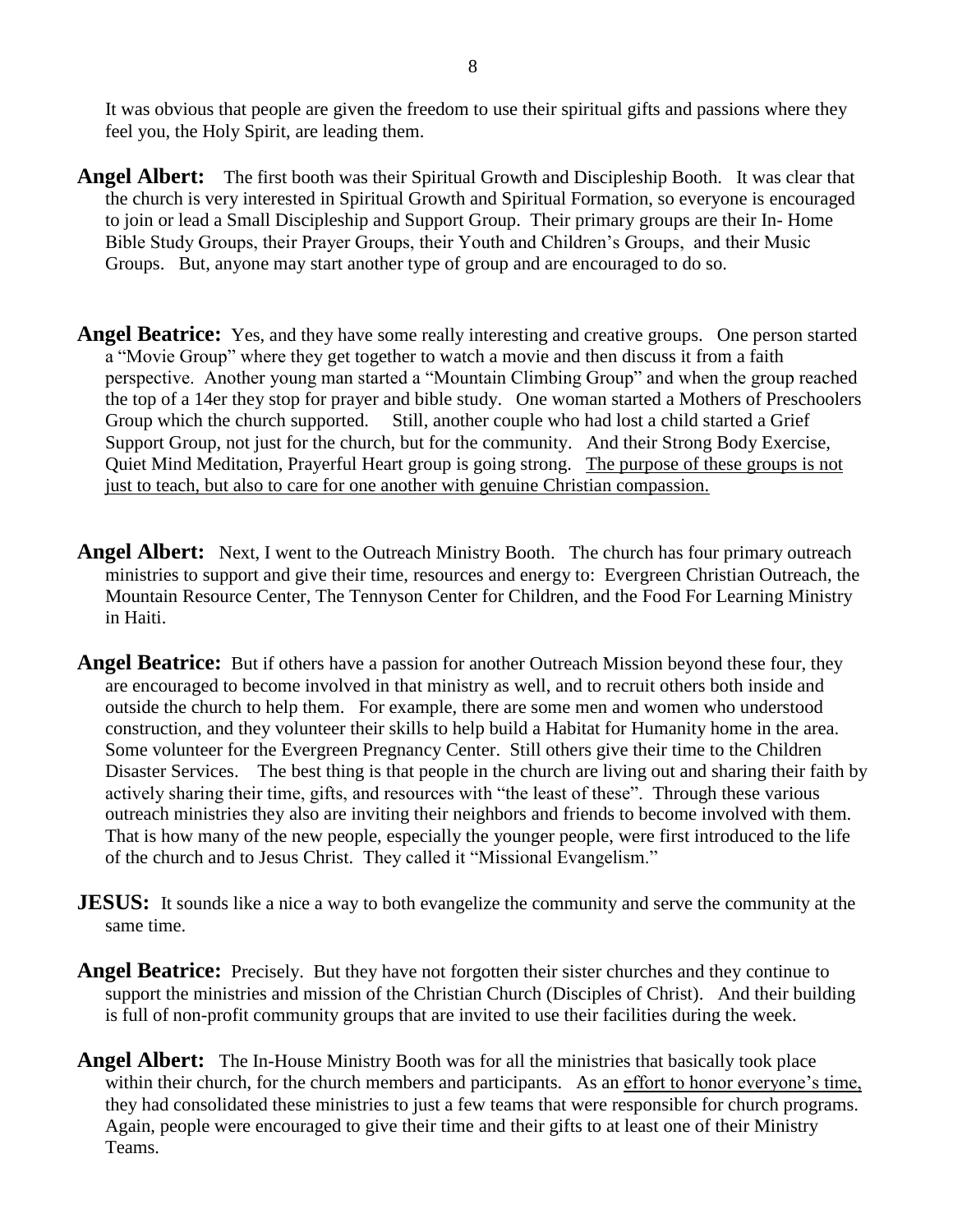- **God the Father:** Well, I can certainly see why those who have been knock, knock, knocking on heaven's door have been so enthusiastic about this church. But, tell me, how do they make it all work? How have they organized themselves to further my kingdom?
- **Angel Albert:** O Holy One, their Core Values are lifted up and honored in all that they do. They serve as the boundaries around the church's ministry and programs. If someone feels you are leading them to start a new ministry, that person has permission to do so as long as the ministry is aligned with their Core Values. The result has been some very creative and innovative ways of glorifying you in their community and throughout your world. For example…..one young single that joined the church started a "fireside chat" that meets twice a month where other singles are invited to come to his house, build a fire in his fire-pit, and have a theological discussion over a current social issue. Another older couple started a traditional Sunday School Class that meets on Sunday morning. And a youth in their church used the church building for a fundraiser to support a fellow student who needed an expensive medical treatment. All three, because each idea was supported by their Core Values, felt like they could start their ministry without having to jump through any hoops of structure.
- **Angel Beatrice**: But beyond that, about five years ago they decided to build their church structure around a musical model of a Jazz Band. They have intentionally moved away from the old organizational model based around an Orchestra. In the Orchestra model there are a conductor and different sections. All are playing their part from a written and prescribed score. In the Orchestra model no one can vary from the score and each "section" has its first chair leader. In their new "Jazz Band" model, there is still a leader, but he or she is just part of the band. While there is a basic structure, each person in the Jazz Band model is both invited and encouraged to play their part as the spirit leads them. This gives the church both structure, and the creative energy needed for new ministries. It gives people freedom, flexibility, and responsibility all at the same time.
- **God the Son:** Hey, that sounds like a model I would have liked. No wonder we are being glorified in this church.
- **God the Spirit:** Imagine that, an organizational structure that allows my spirit to move people where we desire them to move. How cool is that?
- **Angle Beatrice:** It was cool indeed. But while we got a real sense of a loving, faithful, and gracious congregation on Sunday morning, we also deeply experienced those qualities during the week in their small groups.
- **Angle Albert:** Yes. I attended one of the In-Home Bible Studies on Thursday night. While the study content was excellent, I also experienced authentic spiritual sharing and authentic spiritual caring. It was obvious that their small group leaders had received some training in how to lead a small group into spiritual authenticity. The people were both loved, and were invited to share their love.
- **Angel Beatrice:** And on Saturday morning I was invited to be a puppeteer at the Life Care Center. In a place that often only knows suffering and despair, this ministry brought a rich joy and comfort to the residents, those who worked there, and to the puppeteers.
- **Angel Albert:** On Saturday morning I went down to the Tennyson Center for Children and witnessed the church's youth caring for and playing with the in-residence children. The youth commented on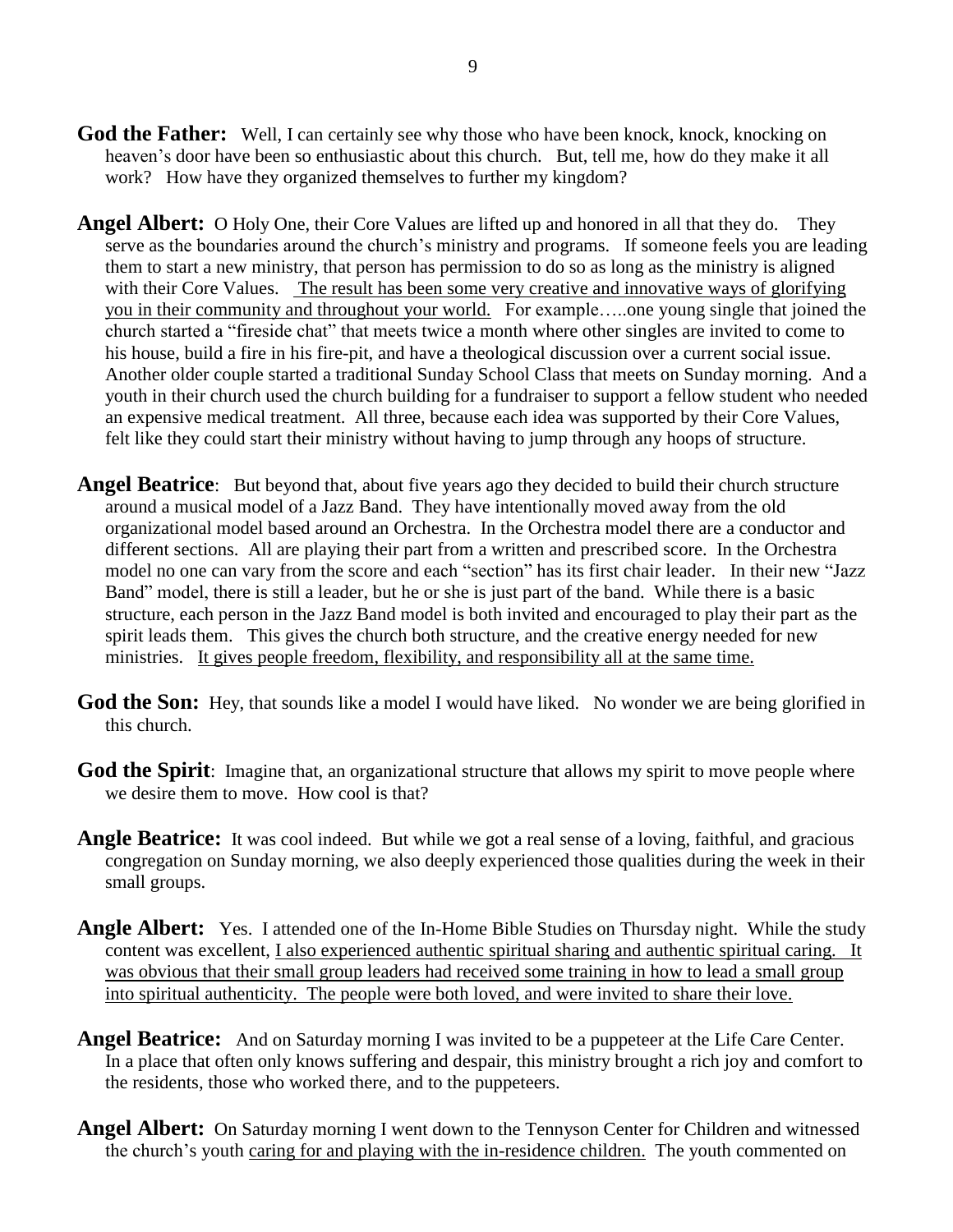how that once-a-month ministry was one of the highlights of their lives. Their youth group leader, who is a part-time church assistant minister, is being a wonderful mentor to these young people.

- **Angel Beatrice**: And on that same Saturday morning I walked by Rev. Miller's office and noticed that he was meeting with one of his church members for Spiritual Direction. Several years earlier he had made a commitment to meet periodically with the members of the church to have a spiritual conversation around how the Fruit of your Spirit was being manifested in their lives, how they were growing in their spiritual lives, and what they needed from the church to help them grow spiritually.
- **Jesus:** Angels, all this sounds wonderful, but my personal experience is that sometimes when change is proposed it often times causes conflict. As the congregation made all these transitions, what did they do to help keep their personal relationships strong, especially among those in leadership positions?
- **Angel Albert:** Again, their leaders did make a commitment to their Core Values. But every year they also worked on and developed a "leadership covenant." Every leader in the church, upon taking office, pledged to pray for the church, to always always be gentle with each other even if they had a difference of opinion, and to treat each other with respect and kindness. In other words, they pledge to interact with each other as if you are standing in their midst. Harsh behavior toward each other is simply not part of their culture. The result is a very peaceful and gentle church.
- **Angel Beatrice:** And they have a dedicated group of members that prayerfully focus on strengthening healthy relationships between the pastor and church members. They serve as a conduit of good communication in the congregation. Instead of being a "complaint committee", they function as a support group for the Pastor where congregational joys, concerns, celebrations, and laments can be openly, honestly, and gently discussed.
- God the Father: That is a nice report. We do have a few thousand other reports to hear this day. How would you summarize your findings?
- **Angel Albert:** Holy Ones, I think we can summarize our report by sharing that at Evergreen Christian Church, the Great Commandment……
- **Angel Beatrice:** … "You shall love the Lord your God with all your heart, and with all your soul, and with all your strength, and with all your mind, and your neighbor as yourself." (Luke 10:27)
- **Angel Albert:** ….the Great Confession…..

**Angle Beatrice:** "Jesus is the Christ, the son of the living God." (Matthew 16: 16)

- **Angel Albert:** ….. and the Great Commission ….
- **Angle Beatrice:** "Go and make Disciples of all nations, baptizing them in the name of the Father, and of the Son, and of the Holy Spirit, and teaching them to obey everything I have commanded you." (Matthew 28:19)

**Angel Albert:** .... are being fulfilled in incredible, faithful, gentle, and creative ways.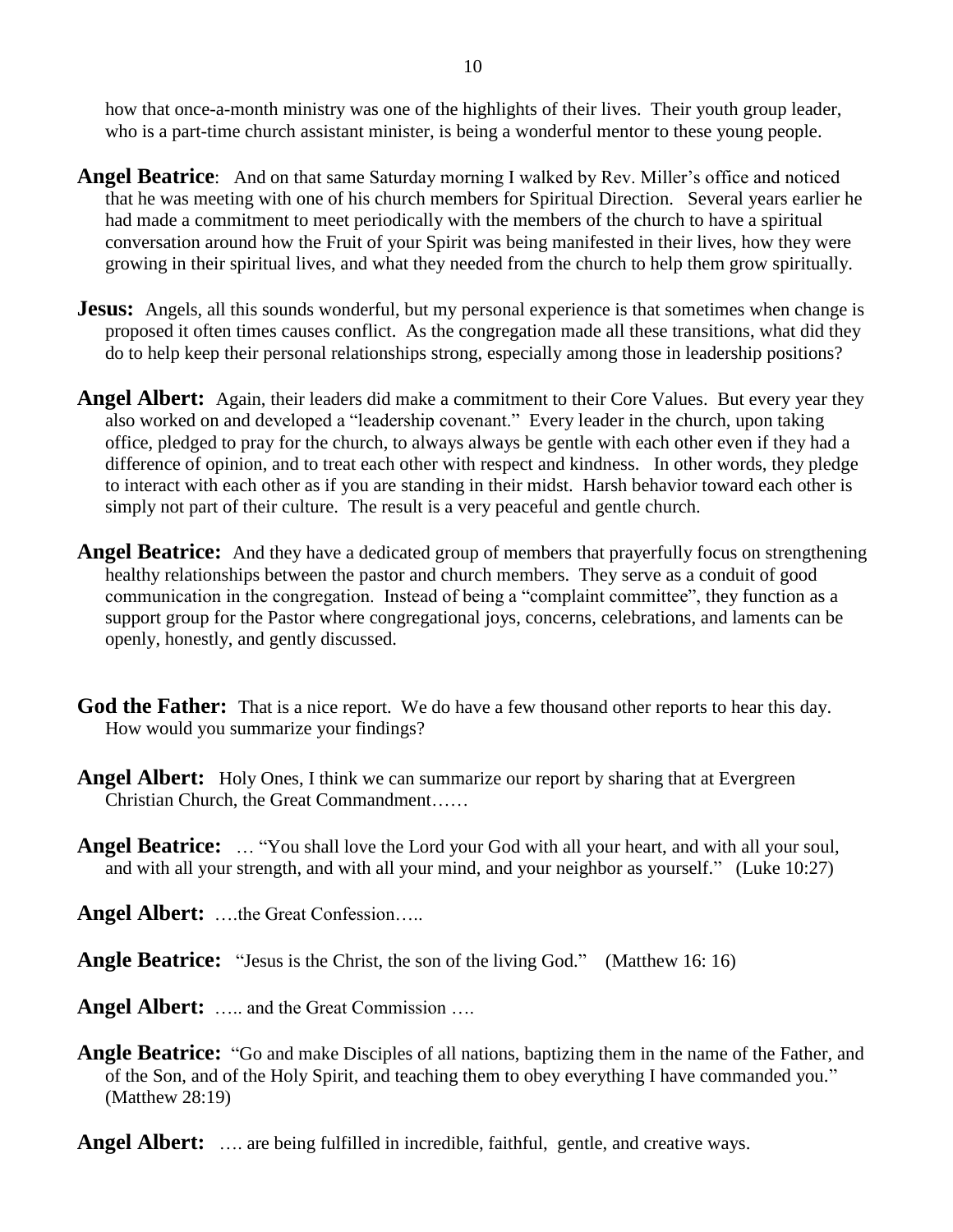Angel Beatrice: And I concur.

- **God the Father:** Angel Albert and Angel Beatrice, you have fulfilled your assignment well. I am. Uh.. I mean we are....Uh... I mean we three in one are eternally grateful.
- Angel Beatrice: Never mind. But Father, there is one more thing. It seems that their Pastor, Duncan Miller, had set a goal of climbing all 54 mountains in Colorado that are over 14,000 feet tall before he retires. He only has one more to go. Sometime soon he will be climbing Little Bear Peak.
- **Jesus:** LITTLE BEAR PEAK! That is the most difficult and most dangerous of all the climbs. Is he crazy or just stupid! If he is not careful he is going to be knock, knock, knocking on heaven's door before he's ready to be knock, knock, knocking on heaven's door!
- **Holy Spirit:** Isn't there somehow we can help?
- **God the Father:** Yes, I think there is. Angel Beatrice and Angel Albert, here is your next assignment. While staying incognito, you are to befriend Pastor Miller at the beginning of the climb and hike with him that day. He is going to need a couple of angels watching over him on that climb.

Angel Albert: You got it. We sure enjoy these fun assignments you give us.

**God the Father, Son, Holy Spirit:** AMEN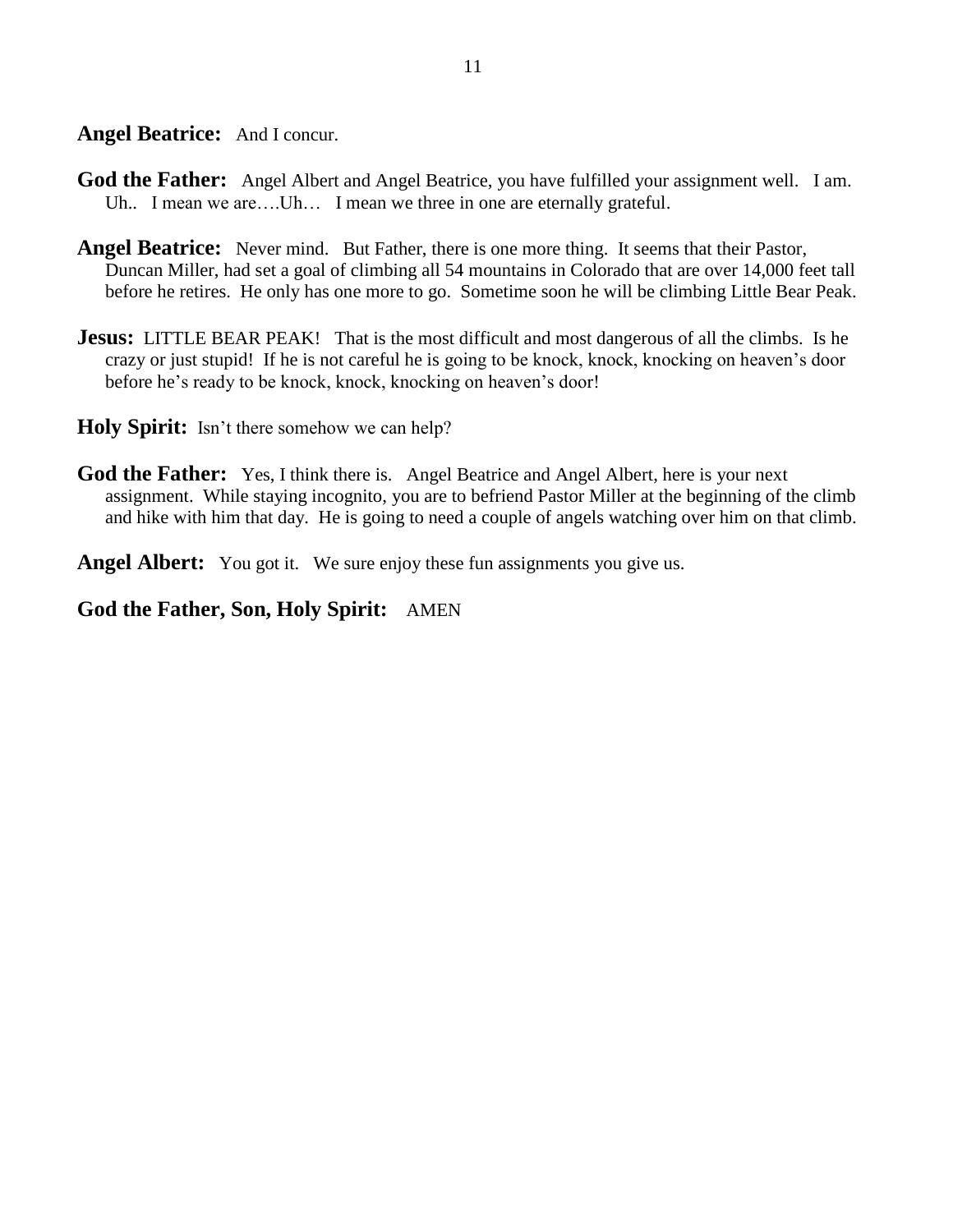## **Key Future Story Points**

(Where God is Calling Evergreen Christian Church in the year 2020)

#### **A reaffirmation and commitment to our Core Values with major emphasis on the centrality of Christ, hospitality, caring for each other, and spiritual growth.**

### **Worship**

- o 125 in Worship, with demographics mirroring our community
	- Largest group: those approaching or in retirement
	- **Enough families with children to have an active youth ministry plus two or more** Children's Church classes
- o Additional summer Worship at local park and winter worship in ski settings
- o Reaching out to Evergreen and Conifer High School youth musicians to help lead worship.
- o No major change to current worship style: Traditional / Soft Contemporary Blend.

## **Spiritual Growth Opportunities and Ministries**

- o Emphasis on helping people identify their Spiritual Gifts and Passions for ministry
- o Commitment by members to "In-House Church Ministries", "Outreach Ministries", and "Spiritual Growth Opportunities" through a Stewardship of Time and Talents Day
- o Members encouraged to start new ministries and small groups as the Spirit leads them. Ministries and Small Groups will fall within the boundaries of Core Values of the Congregation.
	- Possible Groups would include Bible Studies, Movies Groups, Singles Groups, Mother's Support Group, Grief Support Group, etc.
- o Primary purposes of small groups are to care for one another with Christian compassion and provide an environment for Christian Spiritual Growth.
- o The Pastor will regularly meet with members to discuss their Spiritual Journey

## **Leadership**

- o Leadership covenant developed with focus on the way of Jesus.
- o Small Group leaders trained in how to lead a small group into spiritual authenticity
- o Pastoral Relationship Team focused on the needs of the Pastor and healthy congregational communication of joys and concerns.

## **Outreach**

o Major congregation support and commitment to four primary outreach ministries: Evergreen Christian Outreach, Mountain Resource Center, Tennyson Center for Children, and Haiti Food for Learning